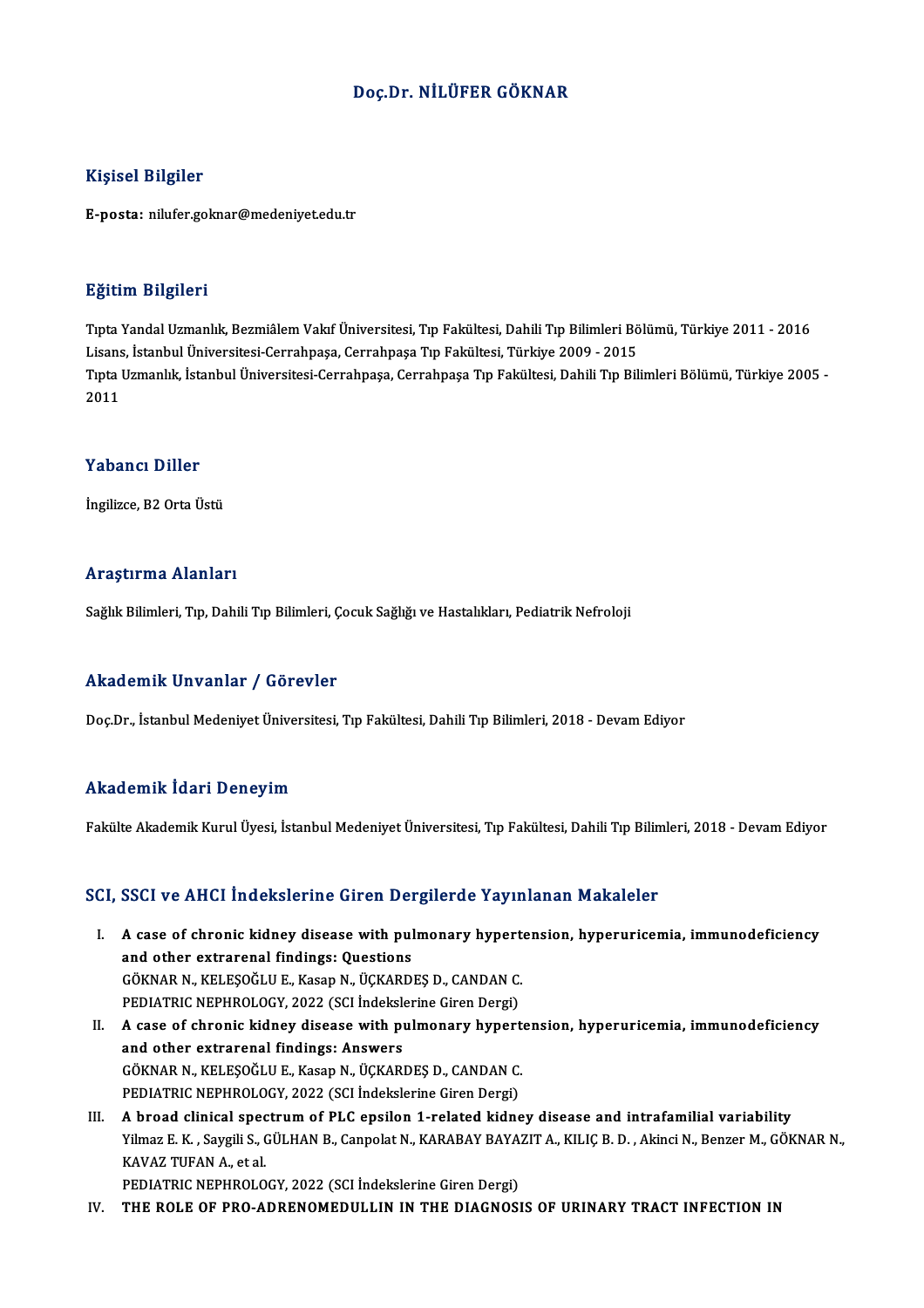### CHILDREN AND COMPARISON WITH C-REACTIVE PROTEIN, PROCALCITONIN, BLOOD LEUKOCYTE<br>COUNT CHILDR<br>COUNT<br>Atis S. K COUNT<br>Atis S.K., Kiral A., GÖKNAR N.

COUNT<br>Atis S. K. , Kiral A., GÖKNAR N.<br>PEDIATRIC NEPHROLOGY, cilt.36, sa.10, ss.3370, 2021 (SCI İndekslerine Giren Dergi)<br>EVALUATION OE VACCINATION BATES AND ANTIBODY TITERS IN CHILDREI V. EVALUATION OF VACCINATION RATES AND ANTIBODY TITERS IN CHILDREN WITH CHRONIC KIDNEY<br>DISEASE AND COMPARISON WITH HEALTHY CHILDREN PEDIATRIC NEPHROLOGY, cilt.36, sa.10, ss.3370, 2021 (SCI İnde<br>EVALUATION OF VACCINATION RATES AND ANTIBODY T<br>DISEASE AND COMPARISON WITH HEALTHY CHILDREN<br>Boyraz M. CÖKNAR N. CANDAN C

Boyraz M., GÖKNAR N., CANDAN C. PEDIATRIC NEPHROLOGY, cilt.36, sa.10, ss.3335, 2021 (SCI İndekslerine Giren Dergi) Boyraz M., GÖKNAR N., CANDAN C.<br>PEDIATRIC NEPHROLOGY, cilt.36, sa.10, ss.3335, 2021 (SCI İndekslerine Giren Dergi)<br>VI. – A CASE OF HUPRA SYNDROME PRESENTING WITH EXTRA-RENAL MANIFESTATIONS<br>CÖKNAR N. KELESOĞLU E. CANDAN C. PEDIATRIC NEPHROLOGY, cilt36, sa.10, ss.3335, 2021<br>A CASE OF HUPRA SYNDROME PRESENTING WIT<br>GÖKNAR N., KELEŞOĞLU E., CANDAN C., ÜÇKARDEŞ D.<br>PEDIATRIC NEPHROLOGY, silt36, sa.10, ss.3395, 2021

A CASE OF HUPRA SYNDROME PRESENTING WITH EXTRA-RENAL MANIFEST<br>GÖKNAR N., KELEŞOĞLU E., CANDAN C., ÜÇKARDEŞ D.<br>PEDIATRIC NEPHROLOGY, cilt.36, sa.10, ss.3395, 2021 (SCI İndekslerine Giren Dergi)<br>TREATMENT OE TWO CHILDREN WIT GÖKNAR N., KELEŞOĞLU E., CANDAN C., ÜÇKARDEŞ D.<br>PEDIATRIC NEPHROLOGY, cilt.36, sa.10, ss.3395, 2021 (SCI İndekslerine Giren Dergi)<br>VII. TREATMENT OF TWO CHILDREN WITH COMPLEMENT H RELATED ATYPICAL HEMOLYTIC UREMIC<br>SYND PEDIATRIC NEPHROLOGY, cilt.36, sa.10, ss.3395, 2021 (SCI İndekslerine Giren Dergi)

GÖKNARN.,ArmanT.,ÜÇKARDEŞD.,KELEŞOĞLUE.,CANDANC. SYNDROME WITH REGULAR PLASMA INFUSION<br>GÖKNAR N., Arman T., ÜÇKARDEŞ D., KELEŞOĞLU E., CANDAN C.<br>PEDIATRIC NEPHROLOGY, cilt.36, sa.10, ss.3401, 2021 (SCI İndekslerine Giren Dergi)<br>NONCROURARLE NEISSERLA MENINCITIDIS DISEASE GÖKNAR N., Arman T., ÜÇKARDEŞ D., KELEŞOĞLU E., CANDAN C.<br>PEDIATRIC NEPHROLOGY, cilt.36, sa.10, ss.3401, 2021 (SCI İndekslerine Giren Dergi)<br>VIII. NONGROUPABLE NEISSERIA MENINGITIDIS DISEASE IN VACCINATED CHILDREN RECE

## PEDIATRIC NEP<br>NONGROUPAB<br>ECULIZUMAB<br>CÖYNAB N. ÜCI NONGROUPABLE NEISSERIA MENINGITIDIS DISI<br>ECULIZUMAB<br>GÖKNAR N., ÜÇKARDEŞ D., CANDAN C., KELEŞOĞLU E.<br>PEDIATRIC NEPHROLOCY. sil 26.22.10. SS 2401-2021 ECULIZUMAB<br>GÖKNAR N., ÜÇKARDEŞ D., CANDAN C., KELEŞOĞLU E.<br>PEDIATRIC NEPHROLOGY, cilt.36, sa.10, ss.3401, 2021 (SCI İndekslerine Giren Dergi)<br>COVID 10 IN GUH DREN WITH GURONIC DIALYSIS AND KIDNEY TRANSPLAN

GÖKNAR N., ÜÇKARDEŞ D., CANDAN C., KELEŞOĞLU E.<br>PEDIATRIC NEPHROLOGY, cilt.36, sa.10, ss.3401, 2021 (SCI İndekslerine Giren Dergi)<br>IX. COVID-19 IN CHILDREN WITH CHRONIC DIALYSIS AND KIDNEY TRANSPLANTATION: A

PEDIATRIC NEPHROLOGY, cilt.36, sa.10, ss.34<br>COVID-19 IN CHILDREN WITH CHRONIC<br>MULTICENTER STUDY FROM ISTANBUL<br>CANPOLAT N. Vildivim 7 V., VILDIZ N. Teede COVID-19 IN CHILDREN WITH CHRONIC DIALYSIS AND KIDNEY TRANSPLANTATION: A<br>MULTICENTER STUDY FROM ISTANBUL<br>CANPOLAT N., Yildirim Z. Y. , YILDIZ N., Tasdemir M., GÖKNAR N., Evrengul H., Gulmez R., Aksu B., Dursun H.,<br>Ozgalik MULTICENTER STUDY FROM ISTANBUL<br>CANPOLAT N., Yildirim Z. Y. , YILDIZ N., Tasdemir M., GÖKNAR N., Evrengul H., Gulmez R., Ak<br>Ozcelik G., et al.<br>PEDIATRIC NEPHROLOGY, cilt.36, sa.10, ss.3414-3415, 2021 (SCI İndekslerine Gire CANPOLAT N., Yildirim Z. Y. , YILDIZ N., Tasdemir M., GÖKNAR N., Evrengul H., Gulmez R., Ak:<br>Ozcelik G., et al.<br>PEDIATRIC NEPHROLOGY, cilt.36, sa.10, ss.3414-3415, 2021 (SCI İndekslerine Giren Dergi)<br>LONG TERM ORESITY RREV

Ozcelik G., et al.<br>PEDIATRIC NEPHROLOGY, cilt.36, sa.10, ss.3414-3415, 2021 (SCI İndekslerine Giren Dergi)<br>X. LONG-TERM OBESITY PREVALENCE AND LINEAR GROWTH IN CHILDREN WITH IDIOPATHIC<br>NEPUROTIC SYNDROME: IS NORMAL CROWTH PEDIATRIC NEPHROLOGY, cilt.36, sa.10, ss.3414-3415, 2021 (SCI İndekslerine Giren Dergi)<br>LONG-TERM OBESITY PREVALENCE AND LINEAR GROWTH IN CHILDREN WITH IDIOPATHIC<br>NEPHROTIC SYNDROME: IS NORMAL GROWTH AND WEIGHT CONTROL POS LONG-TERM OBESITY PREVALENCE AND LINEAR GROWTH IN<br>NEPHROTIC SYNDROME: IS NORMAL GROWTH AND WEIGHT<br>SPARING DRUGS AND LOW DOSE STEROIDS FOR RELAPSES?<br>Colmar N. Wobb H. Wators A. Tullus K. **NEPHROTIC SYNDROME: IS NORMAL<br>SPARING DRUGS AND LOW DOSE ST<br>Goknar N., Webb H., Waters A., Tullus K.<br>PEDIATRIC NEPHROLOCY silt 36 sp.10.** SPARING DRUGS AND LOW DOSE STEROIDS FOR RELAPSES?<br>Goknar N., Webb H., Waters A., Tullus K.<br>PEDIATRIC NEPHROLOGY, cilt.36, sa.10, ss.3355, 2021 (SCI İndekslerine Giren Dergi)

XI. THE EVALUATION OF CLINICAL, LABORATORY AND PATHOLOGIC FINDINGS OF CHILDRENWITH PEDIATRIC NEPHROLOGY, cilt.36, sa.10, ss.3355, 2021 (SCI İndekslerine Giren Dergi)<br>THE EVALUATION OF CLINICAL, LABORATORY AND PATHOLOGIC FINDINGS OF CHII<br>HENOCH-SCHONLEIN NEPHRITIS AND INVESTIGATING THE EFFECT ON PROGNOSIS THE EVALUATION OF CLINIC.<br>HENOCH-SCHoNLEIN NEPHRI<br>Aslan C., CANDAN C., GÖKNAR N.<br>PEDIATRIC NEPHROLOCY. silt 26 Aslan C., CANDAN C., GÖKNAR N.<br>PEDIATRIC NEPHROLOGY, cilt.36, sa.10, ss.3377, 2021 (SCI İndekslerine Giren Dergi)

## Aslan C., CANDAN C., GÖKNAR N.<br>PEDIATRIC NEPHROLOGY, cilt.36, sa.10, ss.3377, 2021 (SCI İndekslerine Giren Dergi)<br>XII. The impact of Technetium-99m dimercapto-succinic acid scintigraphy on DNA damage and oxidative<br> PEDIATRIC NEPHRO<br>The impact of Teck<br>stress in children<br>Varol S. Oktom E. K The impact of Technetium-99m dimercapto-succinic acid scintigraphy on DN<br>stress in children<br>Varol S., Oktem F., KOÇYİĞİT A., Demir A. D. , Karatas E., AYDIN M., Goknar N., İPEKÇİ T.<br>INTERNATIONAL JOURNAL OF GLINICAL PRACTI

stress in children<br>Varol S., Oktem F., KOÇYİĞİT A., Demir A. D. , Karatas E., AYDIN M., Goknar N., İPEKÇİ T.<br>INTERNATIONAL JOURNAL OF CLINICAL PRACTICE, 2021 (SCI İndekslerine Giren Dergi)

## Varol S., Oktem F., KOÇYİĞİT A., Demir A. D. , Karatas E., AYDIN M., Goknar N., İPEKÇİ T.<br>INTERNATIONAL JOURNAL OF CLINICAL PRACTICE, 2021 (SCI İndekslerine Giren Dergi)<br>XIII. Kidney disease profile and encountered pro INTERNATIONAL JOURNAL OF CLIN<br>Kidney disease profile and enco<br>multicenter retrospective study<br>Palat A. KU IC B. D. Akay B. Kara M Kidney disease profile and encountered problems during follow-up in Syrian refugee children: a<br>multicenter retrospective study<br>Balat A., KILIÇ B. D. , Aksu B., Kara M. A. , BÜYÜKÇELİK M., Agbas A., Eroglu F. K. , Gungor T.

mu<br>Ba<br>pr Balat A., KILIÇ B. D. , Aksu B., Kara M. A. , BÜYÜKÇELİK M., Agbas A., Eroglu F. K. , Gungor T., Alaygut D., YILDIZ N., et<br>al.<br>PEDIATRIC NEPHROLOGY, 2021 (SCI İndekslerine Giren Dergi)

### al.<br>PEDIATRIC NEPHROLOGY, 2021 (SCI İndekslerine Giren Dergi)<br>XIV. COVID-19 in pediatric patients undergoing chronic dialysis and kidney transplantation<br>CANPOLAT N. Vildinim 7, V. VILDIZ N. Tesdemir M. CÖKNAR N. Europeul H PEDIATRIC NEPHROLOGY, 2021 (SCI İndekslerine Giren Dergi)<br>COVID-19 in pediatric patients undergoing chronic dialysis and kidney transplantation<br>CANPOLAT N., Yildirim Z. Y. , YILDIZ N., Tasdemir M., GÖKNAR N., Evrengul H., COVID-19 in p<br>CANPOLAT N., Y<br>Ozcelik G., et al.<br>EUROPEAN JOU CANPOLAT N., Yildirim Z. Y. , YILDIZ N., Tasdemir M., GÖKNAR N., Evrengul I<br>Ozcelik G., et al.<br>EUROPEAN JOURNAL OF PEDIATRICS, 2021 (SCI İndekslerine Giren Dergi)<br>Outbreak of Shiga tayin produging Escharishia seli associat Ozcelik G., et al.<br>EUROPEAN JOURNAL OF PEDIATRICS, 2021 (SCI İndekslerine Giren Dergi)<br>XV. Outbreak of Shiga toxin-producing Escherichia-coli-associated hemolytic uremic syndrome in

EUROPEAN JOURNAL OF PEDIATRICS, 2021 (SCI Indekslerine Giren<br>Outbreak of Shiga toxin-producing Escherichia-coli-associat<br>Istanbul in 2015: outcome and experience with eculizumab.<br>AČPAS A. CÖKNAR N. AKNG N. VI D.B.M.Z. TASD

AĞBAŞ A., GÖKNAR N., AKıNCı N., YıLDıRıM Z., TAŞDEMIR M., BENZER M., GÖKÇE İ., Candan C., KÜÇÜK N., UZUNER<br>S., et al. I<mark>stanb</mark>ı<br>AĞBAŞ<br>S., et al.

Pediatric nephrology (Berlin, Germany), cilt.33, ss.2371-2381, 2018 (SCI Expanded İndekslerine Giren Dergi)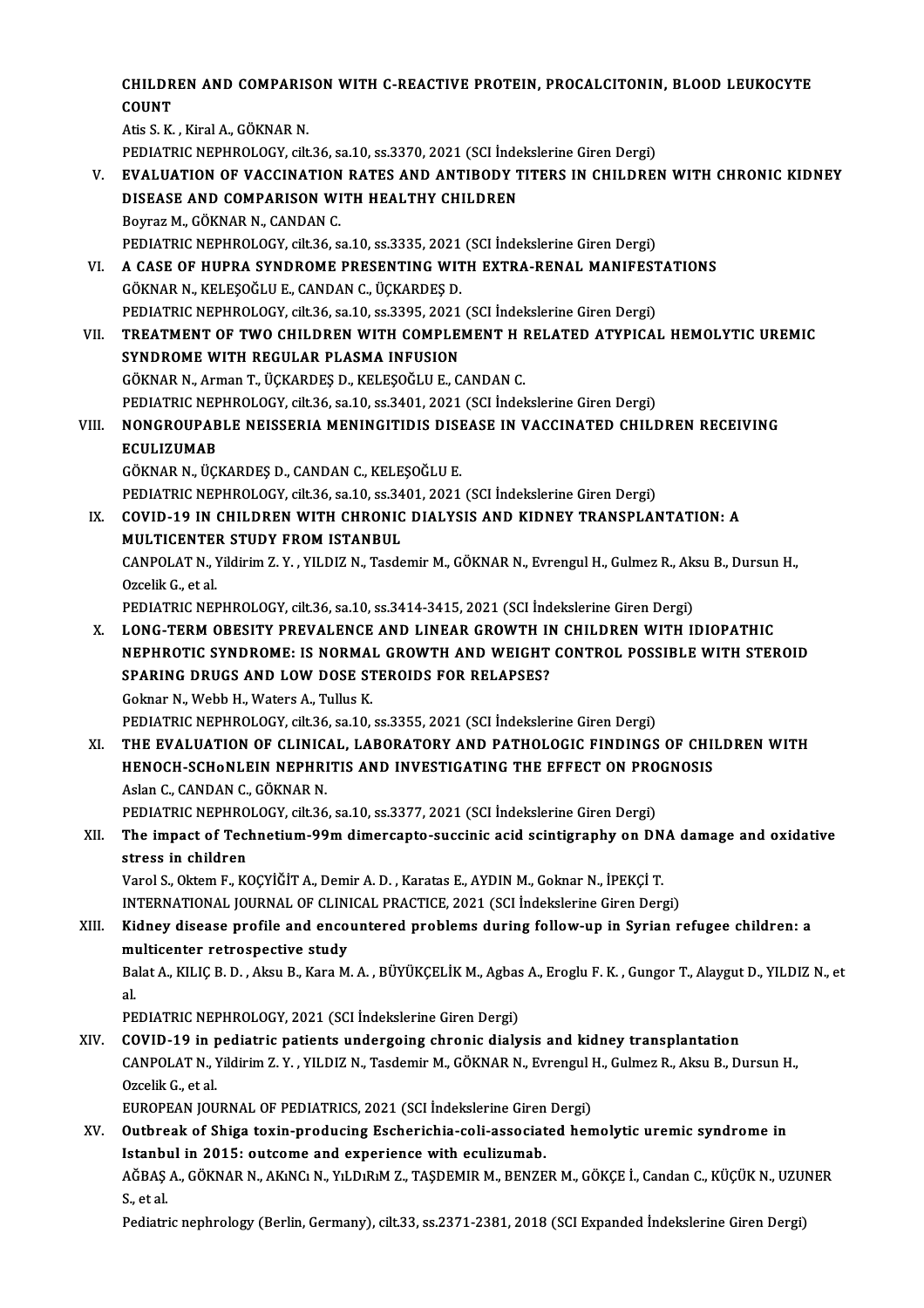- XVI.<br>XVI. Extra-Renal manifestations of atypical hemolytic uremic syndrome in children.<br>EIDAN K. Gölmen N. CÜLHAN B. MELEKE, VI D.P.M.Z. BASK.N.E. HAVRAN M. CÜLLERG Extra-Renal manifestations of atypical hemolytic uremic syndrome in children.<br>FIDAN K., Göknar N., GÜLHAN B., MELEK E., YıLDıRıM Z., BASKıN E., HAYRAN M., GÜLLEROGLU K., ÖZÇAKAR Z.,<br>QZALTIN E. et al <mark>Extra-Renal ma</mark><br>FIDAN K., Göknar<br>OZALTIN F., et al.<br><sup>Dodiatria</sup> nophrol FIDAN K., Göknar N., GÜLHAN B., MELEK E., YıLDıRıM Z., BASKıN E., HAYRAN M., GÜLLEROGLU K., ÖZÇAKAR Z.<br>OZALTIN F., et al.<br>Pediatric nephrology (Berlin, Germany), cilt.33, ss.1395-1403, 2018 (SCI Expanded İndekslerine Giren Pediatric nephrology (Berlin, Germany), cilt.33, ss.1395-1403, 2018 (SCI Expanded Indekslerine Giren Dergi)
- OZALTIN F., et al.<br>Pediatric nephrology (Berlin, Germany), cilt.33, ss.1395-1403, 2018 (SCI Expanded Indekslerine Giren Dergi)<br>XVII. Hemolytic uremic syndrome with dual caution in an infant: cobalamin C defect and compleme BARLAS U., KıHTıR H., Goknar N., ERSOY M., AKCAY N., SEVKETOGLU E.

Pediatric nephrology (Berlin, Germany), cilt.33, ss.1093-1096, 2018 (SCI Expanded İndekslerine Giren Dergi) BARLAS U., KıHTıR H., Goknar N., ERSOY M., AKCAY N., SEVKETOGLU E.<br>Pediatric nephrology (Berlin, Germany), cilt.33, ss.1093-1096, 2018 (SCI Expanded Indekslerine Giren Dergi)<br>XVIII. Risk factors for childhood obesity: Do t Pediatric nephrology (Berlin, Germany), cilt.33, ss.10<br>Risk factors for childhood obesity: Do the birt<br>have an implication on current weight status?<br>VEHAPOCLUA, Colmar N, TUBEL O, TOBUNE, OZC Risk factors for childhood obesity: Do the birth weight,<br>have an implication on current weight status?<br>VEHAPOGLU A., Goknar N., TUREL O., TORUN E., OZGURHAN G.<br>Werld journal of podiatrics : WIP. silt 12, ss.457,464,2017.(S have an implication on current weight status?<br>VEHAPOGLU A., Goknar N., TUREL O., TORUN E., OZGURHAN G.<br>World journal of pediatrics : WJP, cilt.13, ss.457-464, 2017 (SCI Expanded İndekslerine Giren Dergi)

- XIX. Spontaneous evisceration of umbilical hernia in a patient with congenital nephrotic syndrome. World journal of pediatrics : WJP, cilt.13, ss.457-464, 2017 (SCI Expanded Inde<br>Spontaneous evisceration of umbilical hernia in a patient with congel<br>Goknar N., GUNDOGDU G., KUCUKKOC M., DEMIR A., VEHAPOGLU A., OKTEM F.<br>IP Spontaneous evisceration of umbilical hernia in a patient with congenital nephrotic syndrome.<br>Goknar N., GUNDOGDU G., KUCUKKOC M., DEMIR A., VEHAPOGLU A., OKTEM F.<br>JPMA. The Journal of the Pakistan Medical Association, cil Goknar<br>JPMA. 1<br>Dergi)<br>Evelve JPMA. The Journal of the Pakistan Medical Association, cilt.67, ss.799-801, 2017 (SCI Expanded Indekslerine Gi<br>Dergi)<br>XX. Evaluation of autonomic nervous system function in children with overactive bladder syndrome.
- Dergi)<br>XX. Evaluation of autonomic nervous system function in children with overactive bladder syndrome.<br>DEMIR A., GURSOY A., Goknar N., UZUNER S., ÖZKAYA E., ERENBERK U., VEHAPOGLU A., DUNDAROZ M., OKTEM F. Neurourology and urodynamics, cilt.36, ss.673-676,2017 (SCIExpanded İndekslerineGirenDergi) DEMIR A., GURSOY A., Goknar N., UZUNER S., ÖZKAYA E., ERENBERK U., VEHAPOGLU A., DUNDAROZ M., OKTE<br>Neurourology and urodynamics, cilt.36, ss.673-676, 2017 (SCI Expanded Indekslerine Giren Dergi)<br>XXI. Renal tubular functio
- Neurourology and urodynamics<br>Renal tubular function and u<br>levels in asthmatic children.<br>DEMIP A. Colmar N. OKTEM E Renal tubular function and urinary N-acetyl-β-d-glucosaminidase and kidney injury<br>levels in asthmatic children.<br>DEMIR A., Goknar N., OKTEM F., ÖZKAYA E., YAZıCı M., TORUN E., VEHAPOGLU A., KUCUKKOC M.<br>International journa levels in asthmatic children.<br>DEMIR A., Goknar N., OKTEM F., ÖZKAYA E., YAZıCı M., TORUN E., VEHAPOGLU A., KUCUKKOC M.<br>International journal of immunopathology and pharmacology, cilt.29, ss.626-631, 2016 (SCI Expanded<br>Inde

**DEMIR A., Goknar N., OKTI**<br>International journal of im<br>Indekslerine Giren Dergi)<br>Poduced antioxidant co International journal of immunopathology and pharmacology, cilt.29, ss.626-631, 2016 (SCI Expanded<br>
indekslerine Giren Dergi)<br>
XXII. Reduced antioxidant capacity and increased subclinical inflammation markers in prepubesce

indekslerine Giren Dergi)<br>Reduced antioxidant capacity and increased subclinical inflammation markers in pro<br>children and their relationship with nutritional markers and metabolic parameters.<br>VEHAPOCLU A. TURKMENS Golman N Reduced antioxidant capacity and increased<br>children and their relationship with nutrition<br>VEHAPOGLU A., TURKMEN S., Goknar N., ÖZER Ö.<br>Bedev renert i semmunisations in free redisel re children and their relationship with nutritional markers and metabolic parameters.<br>VEHAPOGLU A., TURKMEN S., Goknar N., ÖZER Ö.<br>Redox report : communications in free radical research, cilt.21, ss.271-80, 2016 (SCI Expanded

VEHAPOGLU A., TURKMEN S., Goknar N., ÖZER Ö.<br>Redox report : communications in free radical res<br>Dergi) Redox report : communications in free radical research, cilt.21, ss.271-80, 2016 (SCI Expanded Indekslerine Gire<br>Dergi)<br>XXIII. The different cutaneous presentations in three cases of Kawasaki disease as confounding factor

# The different cutaneous presentations in three cases of Kawasaki disease as confounding factor of diagnosis.

DEMIR A., Goknar N., UZUNER S., VEHAPOGLU A., SARITAS T., OKTEM F. diagnosis.<br>DEMIR A., Goknar N., UZUNER S., VEHAPOGLU A., SARITAS T., OKTEM F.<br>JPMA. The Journal of the Pakistan Medical Association, cilt.66, ss.1188-1190, 2016 (SCI Expanded İndekslerine<br>Ciron Dergi) DEMIR A., Go<br>JPMA. The Jou<br>Giren Dergi)<br>Comnarisan JPMA. The Journal of the Pakistan Medical Association, cilt.66, ss.1188-1190, 2016 (SCI Expanded Indekslerir<br>Giren Dergi)<br>XXIV. Comparison of Two Validated Voiding Questionnaires and Clinical Impression in Children With

Giren Dergi)<br>Comparison of Two Validated Voiding Questionnaires and Clinical<br>Lower Urinary Tract Symptoms: ICIQ-CLUTS Versus Akbal Survey.<br>COKNAR N. OKTEM E. DEMIR A. VEHAPOCLU A. Silay M.S. Comparison of Two Validated Voiding Questionnaire:<br>Lower Urinary Tract Symptoms: ICIQ-CLUTS Versus *I*<br>GOKNAR N., OKTEM F., DEMIR A., VEHAPOGLU A., Silay M. S.<br>Urology silt 94, ss 214, 7, 2016 (SCLEvnanded Indekslering I Lower Urinary Tract Symptoms: ICIQ-CLUTS Versus Akbal Surve<br>GOKNAR N., OKTEM F., DEMIR A., VEHAPOGLU A., Silay M. S.<br>Urology, cilt.94, ss.214-7, 2016 (SCI Expanded İndekslerine Giren Dergi)<br>Ceftriavone indused bemelutis an

# GOKNAR N., OKTEM F., DEMIR A., VEHAPOGLU A., Silay M. S.<br>Urology, cilt.94, ss.214-7, 2016 (SCI Expanded Indekslerine Giren Dergi)<br>XXV. Ceftriaxone-induced hemolytic anemia in a child successfully managed with intravenous<br>i Urology, cilt.94, ss.<mark>2</mark><br>Ceftriaxone-indu<br>immunoglobulin<br>Vebanoğlu A. Gölm <mark>immunoglobulin</mark><br>Vehapoğlu A., Göknar N., Tuna R., ÇAKIR F. B.<br>Turkish Journal of Pediatrics, cilt.58, sa.2, ss.216-219, 2016 (SCI İndekslerine Giren Dergi)<br>The role of vitemin D. regenter sene polymorphisms in Turkish inf

Vehapoğlu A., Göknar N., Tuna R., ÇAKIR F. B.

- Vehapoğlu A., Göknar N., Tuna R., ÇAKIR F. B.<br>Turkish Journal of Pediatrics, cilt.58, sa.2, ss.216-219, 2016 (SCI İndekslerine Giren Dergi)<br>XXVI. The role of vitamin D receptor gene polymorphisms in Turkish infants with ur Turkish Journal of Pediatrics, cilt.58, sa.2, ss.216-219, 2016 (SCI İndeksleri<br>The role of vitamin D receptor gene polymorphisms in Turkish in<br>Goknar N., OKTEM F., TORUN E., GOK O., DEMIR A., KUCUKKOC M., KILIC U.<br>Penal fo The role of vitamin D receptor gene polymorphisms in Turkish infant<br>Goknar N., OKTEM F., TORUN E., GOK O., DEMIR A., KUCUKKOC M., KILIC U.<br>Renal failure, cilt.38, ss.545-51, 2016 (SCI Expanded İndekslerine Giren Dergi)<br>Con Goknar N., OKTEM F., TORUN E., GOK O., DEMIR A., KUCUKKOC M., KILIC U.<br>Renal failure, cilt.38, ss.545-51, 2016 (SCI Expanded Indekslerine Giren Dergi)<br>XXVII. Continuous Venovenous Hemodiafiltration in the Treatment of Mapl
- Renal failure, cilt.38, ss.545-51, 2016 (SCI Expanded Indekslerine Giren Dergi)<br>Continuous Venovenous Hemodiafiltration in the Treatment of Maple<br>DEMIRKOL D., ŞıK G., Topal N., ÇıTAK A., ZEYBEK Ç., TÜTEN A., BILGE I. Continuous Venovenous Hemodiafiltration in the Treatment of Maple Syr<br>DEMIRKOL D., ŞıK G., Topal N., ÇıTAK A., ZEYBEK Ç., TÜTEN A., BILGE I.<br>Blood purification, cilt.42, ss.27-32, 2016 (SCI Expanded İndekslerine Giren Derg DEMIRKOL D., ŞıK G., Topal N., ÇıTAK A., ZEYBEK Ç., TÜTEN A., BILGE I.<br>Blood purification, cilt.42, ss.27-32, 2016 (SCI Expanded Indekslerine Giren Derg<br>XXVIII. Determination of early urinary renal injury markers in obese
- Blood purification, cilt.42, ss.27-32, 2016 (SCI Expanded Indekslerine Giren D<br>Determination of early urinary renal injury markers in obese childr<br>Goknar N., OKTEM F., OZGEN I., TORUN E., KUCUKKOC M., DEMIR A., CESUR Y.<br>Pe Determination of early urinary renal injury markers in obese children.<br>Goknar N., OKTEM F., OZGEN I., TORUN E., KUCUKKOC M., DEMIR A., CESUR Y.<br>Pediatric nephrology (Berlin, Germany), cilt.30, ss.139-44, 2015 (SCI Expanded